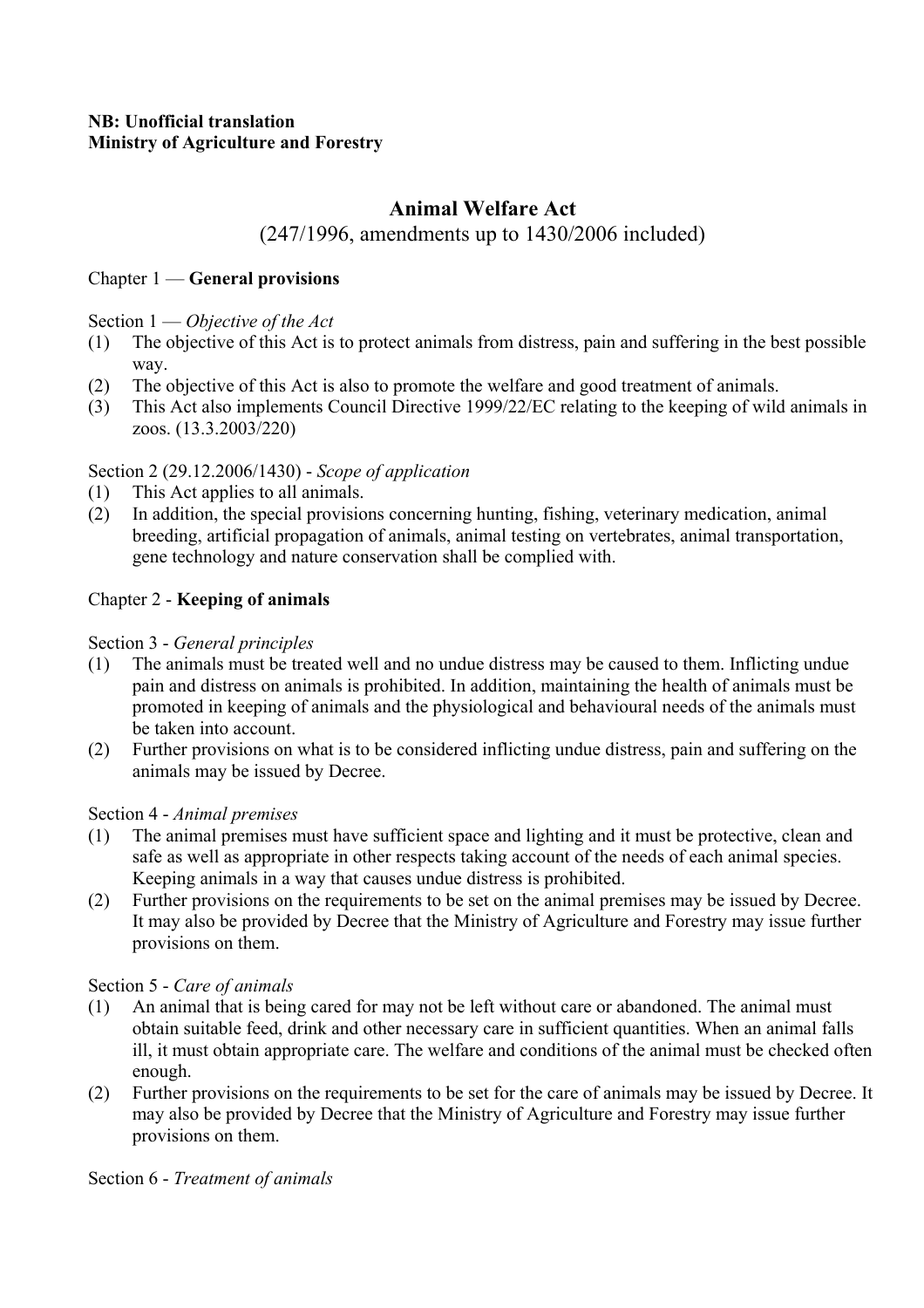- (1) Excessive exertion, unreasonable discipline and training as well as too rough handling of an animal are prohibited. Tying up an animal in a way that causes undue distress is prohibited. The animal must be allowed to rest properly and it must be allowed to move.
- (2) Further provisions on the requirements to be set for the treatment of animals may be issued by Decree. It may also be provided by Decree that the Ministry of Agriculture and Forestry may issue further provisions on them.

# Section 7 - *Procedures performed on animals*

- (1) Surgical operation or other similar procedure which causes pain may be performed on an animal only if it is necessary due to the illness of the animal or other similar reason.
- (2) The procedure may only be performed by a veterinarian. If, however, the pain caused by the procedure is mild and of short duration or the procedure cannot be delayed, a person other than a veterinarian may also perform the procedure.
- (3) Derogation from provisions of subsections 1 and 2 may be issued by Decree. It may also be issued by Decree that the Ministry of Agriculture and Forestry may grant derogation from the provisions of subsections 1 and 2. However, the Ministry of Agriculture and Forestry may not grant derogations for performing procedures which are intended to mute the animal or change its appearance. The Ministry of Agriculture and Forestry may prohibit the use in competitions or displaying of an animal on which a procedure has been performed that is prohibited under this Act.
- (4) The provisions of subsections 1 and 2 on procedures performed on animals and the persons who perform the procedures do not apply to the use of vertebrate animals in animal testing or invertebrate animals for other scientific research activity. (20.1.2006/63)

# Section 8 - *Animal breeding and gene technology*

- (1) Animal protection considerations and health of animals must be taken into account in animal breeding.
- (2) Animal breeding or use of breeding methods which may cause distress or significant damage to the health or welfare of the animal is prohibited.
- (3) In addition to the provisions of subsection 1, the use of gene technology for quantitative or qualitative modification of animals is prohibited if it may have harmful impacts on the health or welfare of animals. However, the separate provisions set down for the use of gene technology in animal testing shall apply. (20.1.2006/63)
- (4) Further provisions on the animal protection requirements to be set for animal breeding and use of gene technology may be issued by Decree. It may also be provided by Decree that the Ministry of Agriculture and Forestry may issue further provisions on the animal protection requirements to be set for animal breeding and use of gene technology.

### Section 9 - *Influencing the performance of animals*

- (1) Increasing, reducing or maintaining the performance of an animal artificially by means of medicines or similar substances or preparations is prohibited.
- (2) If there is any doubt that substances or preparations referred to in subsection 1 have been used, the veterinarian who carries out supervision under this Act has the right of access to the animal premises and to take the necessary samples. The owner or possessor of an animal is obligated to assist the veterinarian in taking the samples and to provide information needed for the supervision.

Section 10 - *Influencing the productivity of animals*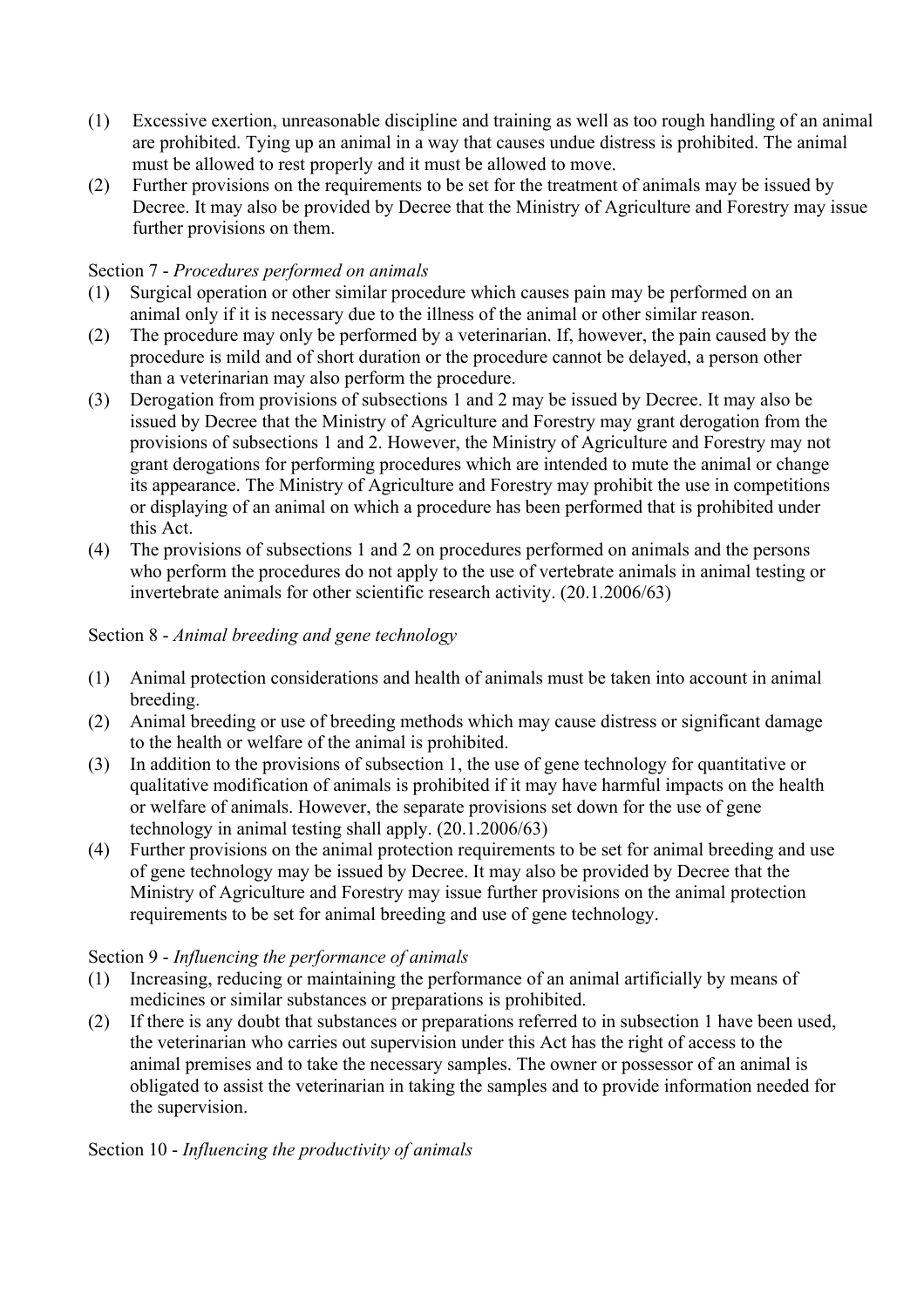- (1) Increasing the productivity of an animal artificially by means of medicines or similar substances or preparations is prohibited unless it can be proven that they cause no damage to the health or welfare of the animal.
- (2) As regards the supervision of the compliance with the prohibition issued in subsection 1, the provisions of the Act on Veterinary Medication (402/90) apply, as appropriate.

# Section 11 - *Forced feeding of animals*

(1) Animals may not be fed by force for fattening purposes or to increase their production.

### Section 12 - *Implements, equipment and substances*

- (1) The manufacture, import, sale, provision and use of implements, equipment and substances intended for the care, treatment, capture, transport, stunning or killing an animal whose use obviously causes undue pain or suffering is prohibited.
- (2) The Ministry of Agriculture and Forestry specifies which implements, equipment and substances are to be considered such that their use obviously causes undue pain or suffering to the animal.

### Section 13 - *Capturing wild animals to be cared for*

- (1) Capturing wild mammals and birds to be cared for is prohibited unless the animal is captured to be kept in a zoo or farmed for the production of meat or eggs or breeding animals for this or for game management purposes, or for temporary medical care or other acceptable temporary cause or for scientific research work.
- (2) An animal taken into care for temporary medical care or other acceptable temporary cause must be released when allowed by the condition of the animal if it is to be expected that it will adjust to living in the wild without difficulty. If the animal cannot be released and its care cannot be arranged for, it must be killed.

#### Section 14 - *Sick or injured animals*

- (1) When a sick or injured animal is handed over to another person, the recipient of the animal must be notified of its sickness or injury.
- (2) A domestic animal or other animal cared by humans which is sick, injured or otherwise in a helpless state must be helped or the owner or attendant of the animal or the municipal veterinarian, municipal official responsible for the supervision of health protection or the policy must be notified of the state of the animal.
- (3) If reaching the persons referred to in subsection 2 is unreasonably difficult and if the state of the animal is such that keeping it alive would represent obvious cruelty to it, the animal may be killed. The notification referred to in subsection 2 must be made of this without delay.
- (4) Every effort must be made to help a wild animal which is sick, injured or otherwise in a helpless state. If, however, the state of the animal is such that keeping it alive would represent obvious cruelty to it, the animal must be killed or it must be seen to that it is killed.

#### Section 15 - *Impounded* a*nimals*

- (1) The municipality must see to the organisation of the temporary care of dogs and cats and similar small-sized pets and hobby animals found straying at large and impounded in its territory.
- (2) An animal that is impounded must be kept for the minimum of 15 days, after which the municipality has the right to sell, give away or kill the animal.
- (3) The municipality has the right to collect reimbursement from the owner or possessor of the animal for the costs of impounding, care and possible killing of the animal.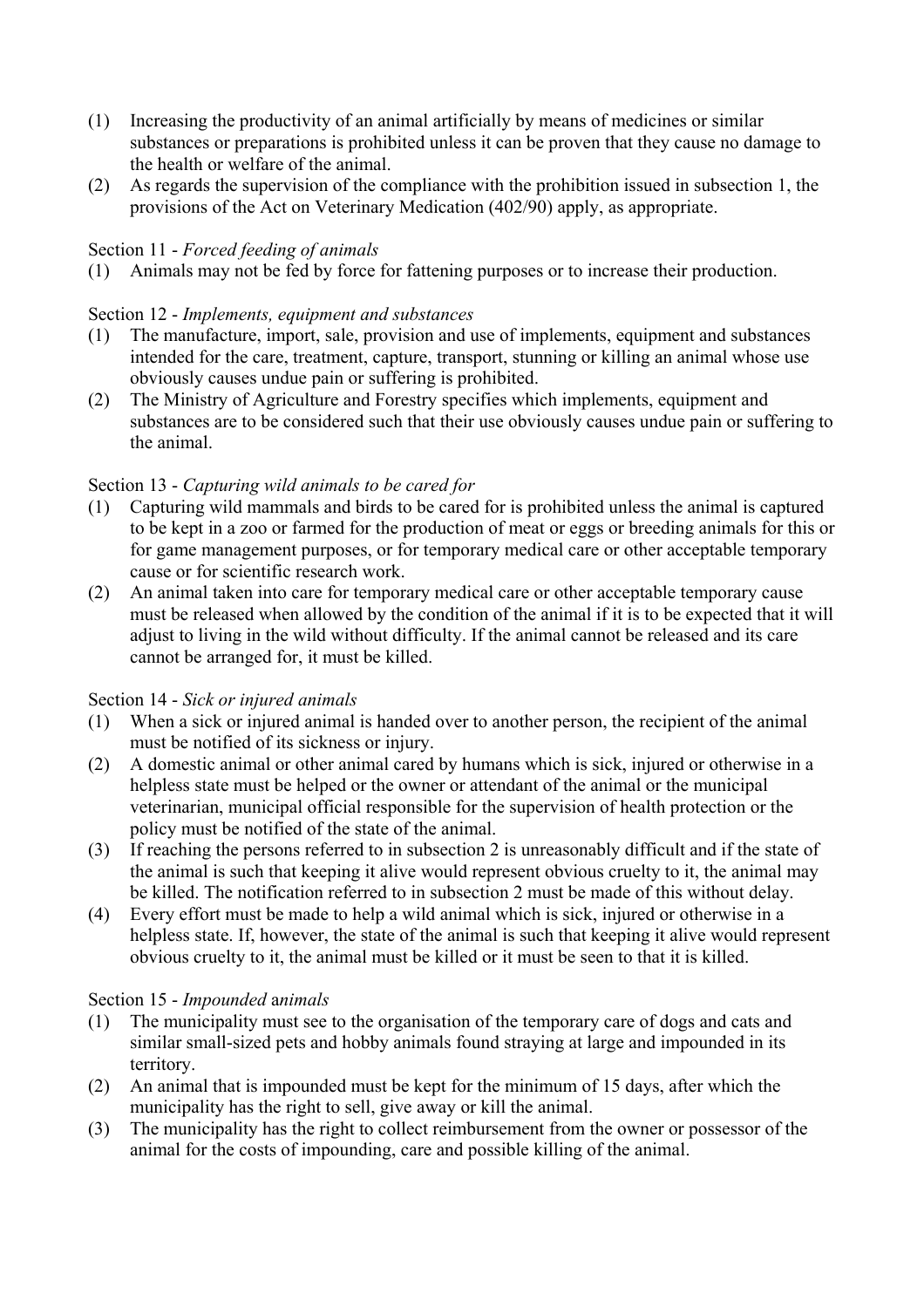(4) If the police has been notified of the impounding of a dog as referred to in section 55 of the Hunting Act (615/93), the police must notify the municipal facility for impounded animals of this.

### Section 16 - *Animal competitions*

- (1) If an animal may be subjected to pain, suffering or excessive exertion in a competition, the organiser of the competition must, at his or her own cost, invite a veterinarian to the competition to supervise that this Act and provisions and regulations issued under it are complied with.
- (2) Where necessary, the State Provincial Office may, at the cost of the organiser, order a veterinarian to attend to a competition situation to supervise that the animal protection provisions and regulations are complied with.
- (3) The Ministry of Agriculture and Forestry may prohibit the keeping of animal competitions or similar events where undue pain or suffering or excessive exertion may be caused to the animals.
- (4) The provisions on competitions and their supervision laid down in this section and section 17 also apply to situations where the breeding value, use value or other properties of the animal are tested in a way that may cause pain, suffering or excessive exertion to the animal.

### Section 17 - *Supervision of animal competitions*

- (1) The veterinarian referred to in section 16 above must prohibit the use of animal in competitions if there is justified cause to suspect that the animal is used in a way that violates against this Act or provisions or regulations issued under it.
- (2) If the owner or possessor of the animal does not follow the prohibition issued by the veterinarian, the organiser of the competition is obligated to prevent the participation of the animal in the competition. For this purpose the organiser of the competition may interrupt the competition or take the animal into custody for the duration of the competition. Where necessary the police must provide executive assistance to the organiser of the competition.

### Section 18 - *Giving away an animal as a prize*

(1) Giving an animal away as a prize in a lottery or competition is prohibited. For special reasons the State Provincial Office may grant a derogation from the prohibition.

### Section 19 - *Keeping animals on display and use of animals in performances*

- (1) The keeping of animals on display or use of animals for photography or filming or other performances may not cause pain or suffering to the animal.
- (2) Notwithstanding the provision of subsection 1, the municipal veterinarian may for special reason grant a permit to an activity referred to in subsection 1 which causes minor pain or suffering to the animal. If an activity referred to in subsection 1 is practised on the territory of several municipalities, the permit must be applied for from the State Provincial Office of the province in which the activity is mainly practised. Conditions necessary in terms of animal protection may be attached to the permit. The permit may be revoked if the conditions of the permit are not complied with.
- (3) As regards photography and filming that is being done for a purpose under section 8 of the Act on Animal Experimentation (62/2006), the provisions of the said Act shall apply. (20.1.2006/63)

### Section 20 (13.3.2003/220) - *Zoos and permanent animal shows*

(1) In this Act *a zoo* means a permanent establishment where mainly wild animals are displayed to the public*. A permanent animal show* means a permanent establishment where only or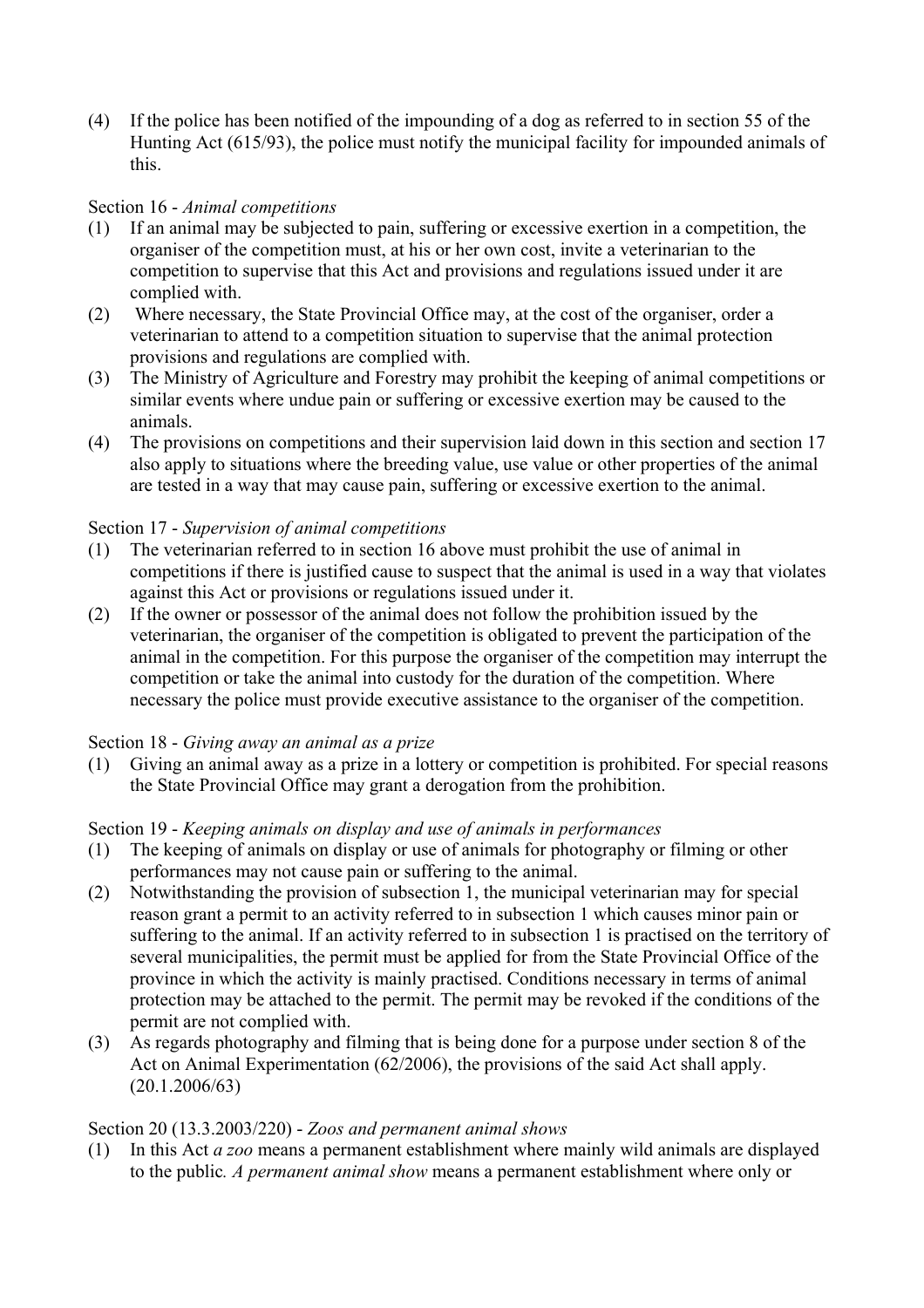mainly animals other than those belonging to the wild animal species are displayed to the public or where the number of wild animals or animal species displayed is small.

- (2) Animals may only be displayed in zoos or permanent animal shows subject to the permit of the State Provincial Office. The permit for keeping a zoo or permanent animal show must be applied for from the State Provincial Office of the province where the zoo or permanent animal show is located.
- (3) The zoo must make its own contribution to the protection of wild fauna and preservation of biological diversity. For this purpose the zoo must provide information to the public on the species displayed and their natural living conditions. In addition the zoo must participate in:
	- 1) research promoting the protection of animals;
	- 2) education relating to skills in protecting animal species;
	- 3) exchange of information relating to the protection of species; or
	- 4) where appropriate, raising animal species in captivity, replanting of populations or restoration of species to the nature.
- (4) In addition to the provisions of section 39 on inspections, the State Provincial Office has the right to inspect the compliance with the requirements mentioned in subsection 3 in zoos.

### Section 20 a (13.3.2003/220) - *Circuses and travelling animal shows*

- (1) Animals may only be used in circuses and similar performances where skills taught to the animals are displayed or kept on display in travelling animal shows subject to the permit of the State Provincial Office. If, according to the available knowledge, it is not possible to arrange for acceptable conditions for a certain animal species in terms of animal protection in a circus or similar performance or a travelling animal show or if, according to the available knowledge, using a certain animal species in a circus or similar performance cannot be considered acceptable in terms of animal protection, using the animal species in a circus or similar performance or displaying it in a travelling animal show may be prohibited by Decree of the Ministry of Agriculture and Forestry.
- (2) The permit for keeping a Finnish circus or similar performance or a travelling animal show must be applied for from the State Provincial Office of the province where the permanent place of residence of the owner of the circus or similar performance or show is located. The permit for keeping a foreign circus or similar performance or a travelling animal show must be applied for from the State Provincial Office of the province in whose territory the circus, similar performance or the travelling animal show enters the country.

### Section 20 b (13.3.2003/220) - *Application, granting and revoking a permit concerning a zoo, a permanent or travelling animal show or a circus*

- (1) The application for a permit concerning a zoo, a permanent or travelling animal show or a circus must show:
	- 1) species and numbers of animals concerned;
	- 2) account of the animal premises; and
	- 3) account of how the care of animals is to be arranged.
- (2) In addition to the provisions of section 1, the application for a permit concerning a zoo must show the activity related to the protection of wild fauna and preservation of biological diversity referred to in section 20(3) to which the establishment will participate. The application for a permit concerning a circus must be accompanied by a description of the numbers to which the animal will participate and an account of what kinds of tricks the animals will perform in the show.
- (3) A permit for keeping a zoo, a permanent or travelling animal show or a circus is granted if the activity fulfils the requirements for the animal premises and the care of animals laid down in this Act and under it. In addition, the granting of a permit concerning a zoo is subject to the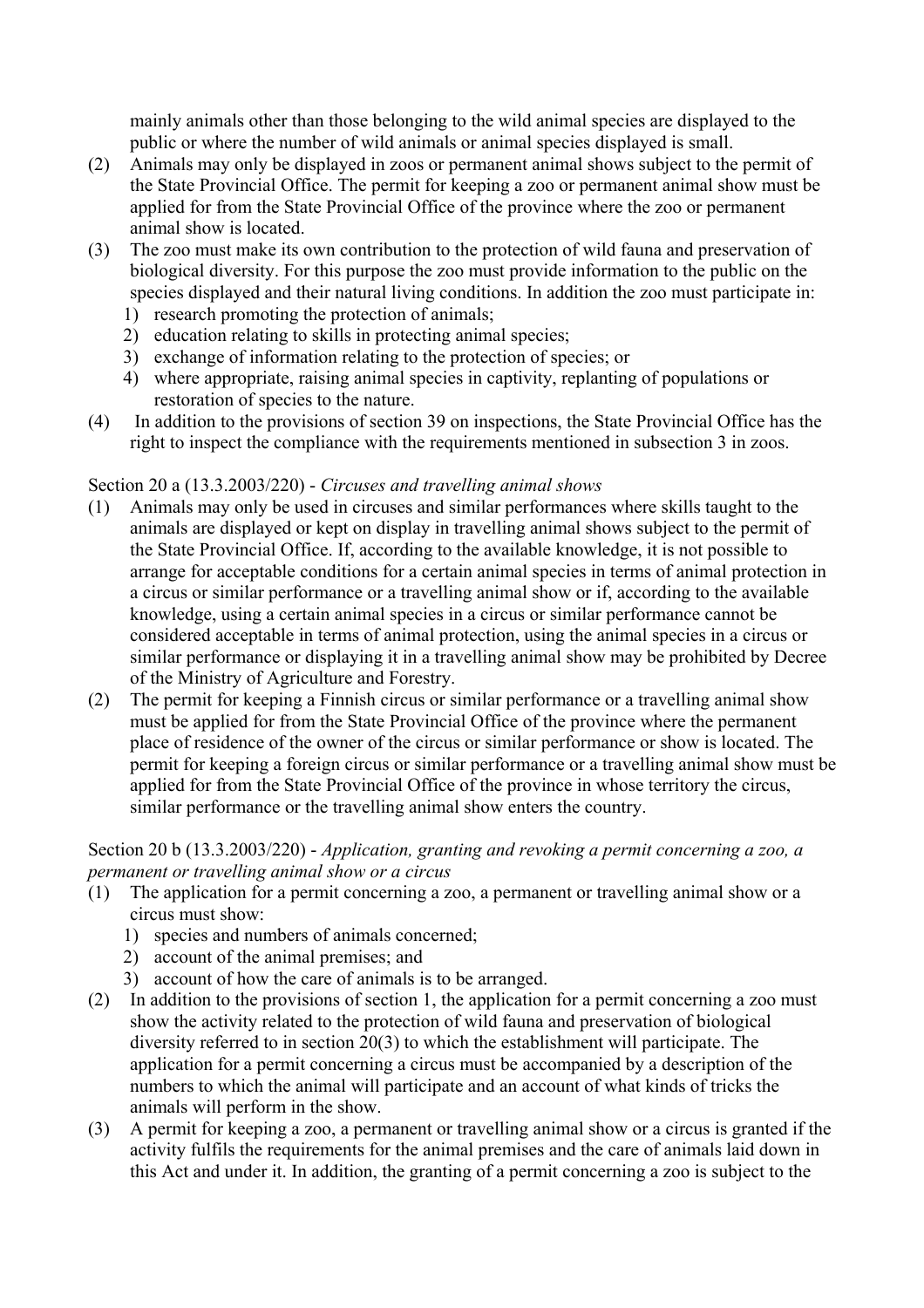condition that the requirements laid down in section 20(3) are fulfilled, and a permit concerning a circus is subject to the condition that the requirements for the treatment of animals laid down in this Act and under it are fulfilled. Necessary conditions as regards animal protection may be attached to the permit. The permit may be revoked and the establishment or part of it may be closed down if the operator in an essential way violates the animal protection requirements laid down in this Act or under it or the conditions of the permit or if the activity no longer fulfils the conditions for granting the permit and the operator does not remedy the shortcomings within a reasonable time period set by the control authority. However, the permit may be revoked and the establishment or part of it may be closed down immediately if this is absolutely necessary to ensure the welfare of the animals. The State Provincial Office must inspect a zoo, permanent animal show, travelling animal show and circus before the activity is started and before a permit is revoked or other matter which significantly alters the content or period of validity of the permit is settled. The State Provincial Office must control the compliance with the conditions of the permit through regular inspections.

- (4) Further provisions may be issued by Decree of the Ministry of Agriculture and Forestry concerning:
	- 1) animal protection requirements to be set for the animal premises and care and treatment of animals kept in a zoo, a permanent or travelling animal show or a circus;
	- 2) content of the activities to promote the protection of wild fauna and preservation of biological diversity laid down in section 20(3) in further detail.

### Section 21 - *Production farms of meat, eggs and breeding animals*

- (1) The wild species of mammals and birds which may be farmed for the purpose of producing meat or eggs or breeding animals for their production are specified by Decree.
- (2) When farming wild mammals or birds or their progeny which are born in captivity and belong to a wild species for the production of meat or eggs or breeding animals for their production the operator must well on time before starting or terminating an activity or when the activity changes in a significant way give notification of this in writing to the State Provincial Office of the province in which the farm is located.
- (3) Further provisions on the notification to be given to the State Provincial Office and the accompanying documents are issued by Decree. Where necessary, the Ministry of Agriculture and Forestry may order that a notification also be made on farming other than that referred to in this section.

#### Section 22 - *Prohibition of farming*

(1) For animal protection reasons, farming of animals for production purposes may be prohibited by Decree.

#### Section 23 - *Game management farms*

- (1) A person who practises farming of wild mammals or birds or their progeny which are born in captivity and belong to a wild species for game management purposes must well on time before starting or terminating the activity or when the activity changes in a significant way make a notification of this in writing to the State Provincial Office of the province in which the farm is located.
- (2) Further provisions on the on the notification to be made to the State Provincial Office and the accompanying documents are issued by Decree.

#### Section 24 - *Professional or other large-scale keeping of pet and hobby animals*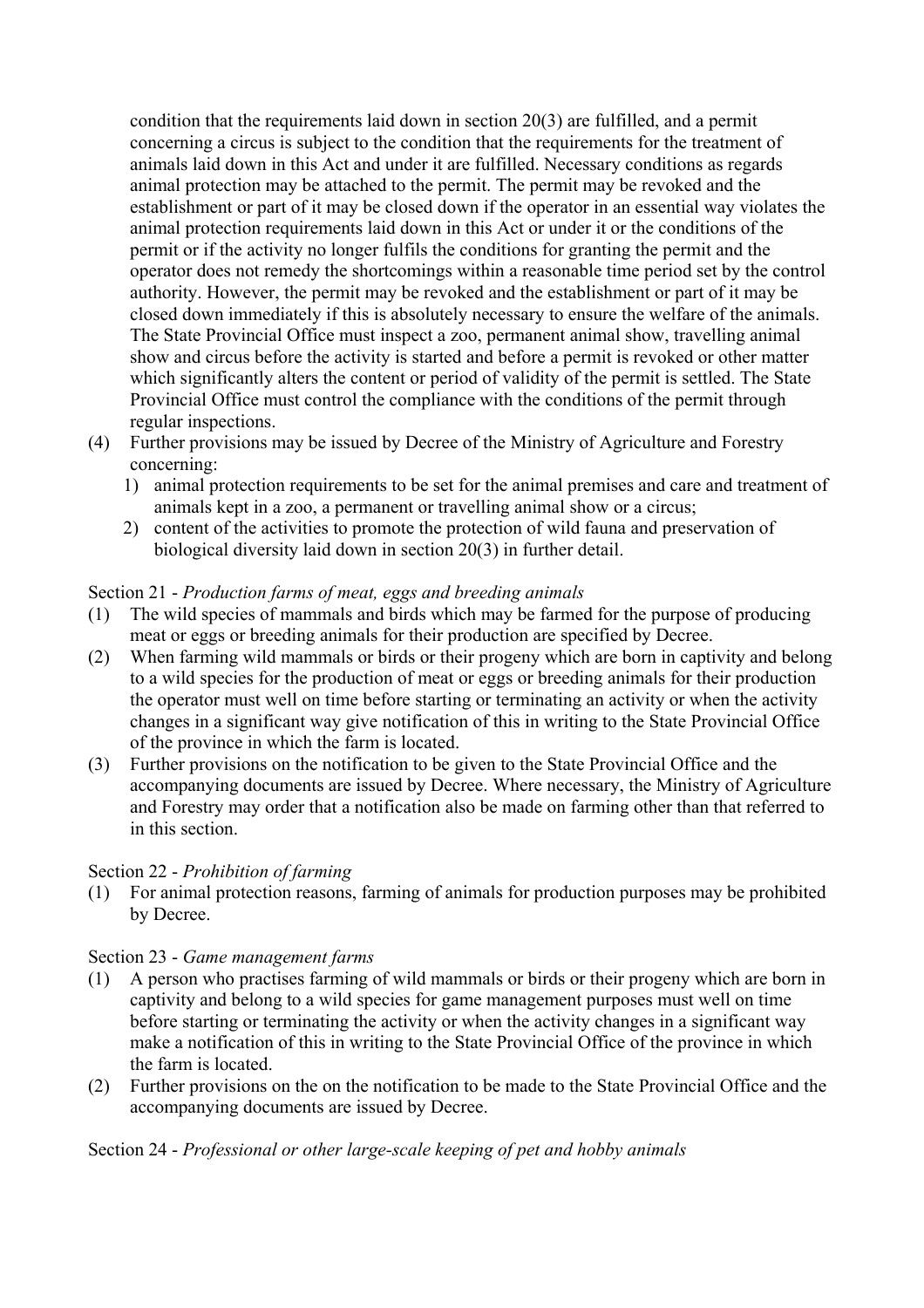- (1) A person who practises professional or other large-scale sale of dogs, cats and other pet or hobby animals must well on time before starting or terminating the activity or when the activity changes in a significant way make a notification of this in writing to the State Provincial Office of the province in which the activity is practised.
- (2) The provisions of subsection 1 on the sale of animals also apply to the provision, renting, raising and training of animals and taking of animals for keeping and care and provision of teaching in the use of animals.
- (3) Further provisions on which activities are to be considered professional or such that they are practised on a large scale may be issued by Decree.
- (4) Further provisions on the on the notification to be made to the State Provincial Office and the accompanying documents are issued by Decree.

# Section 25 - *Regulations on activities which are subject to notification and prohibition of an activity*

(1) The State Provincial Office may, after having inspected a notification referred to in sections 21, 23 and 24, give regulations necessary to prevent damages relating to animal protection to the operator. If the activity does not fulfil the requirements laid down in this Act or under it and the operator does not remedy the shortcomings in the activity within the set time period, the State Provincial Office may, after hearing the operator, prohibit the activity.

### Section 26 (13.3.2003/220) - *Keeping of records*

(1) An operator must keep up-to-date records on animal species and animals which are subject to activities referred to in sections 20, 20 a, 21, 23 and 24. Upon request the records must be presented to the control authorities and animal protection supervisor referred to in Chapter 3. Further provisions on the keeping of records and information to be entered may be given by Decree of the Ministry of Agriculture and Forestry.

### Section 26 a (13.3.2003/220) - *Register of henhouses*

- (1) Hen's eggs intended for human consumption may be produced to be placed on the market only in production establishments that are entered to the register kept by the Information Centre of the Ministry of Agriculture and Forestry for the control of henhouses (*register of henhouses*). The register of henhouses is a sub-register of the Rural Business Register referred to in the Act on the Rural Business Register (1515/1994).
- (2) To enter the production establishment to the register of henhouses the owner of the establishment referred to in subsection 1 must notify to the rural business authority of the municipality where the establishment is located:
	- 1) name and address of the production establishment;
	- 2) name and address of the owner of the production establishment;
	- 3) name and address of the natural person who is responsible for the laying hens (*keeper of hens*) if this is other than the owner of the establishment;
	- 4) farming method of the establishment (free range eggs, barn eggs, eggs from caged hens, organic production); and
	- 5) maximum number of birds that may be kept in the production establishment at the same time and, if different farming methods are being used, the maximum number of birds that may be kept in the production establishment in each farming method.
- (3) When entering the information referred to in subsection 2 above to the register the Information Centre of the Ministry of Agriculture and Forestry assigns the production establishment the distinguishing number referred to in Commission Directive 2002/4/EC on the registration of establishments keeping laying hens, covered by Council Directive 1999/74/EC, which is entered to the register of henhouses. If there are several production establishments, a distinguishing number is assigned to each of them.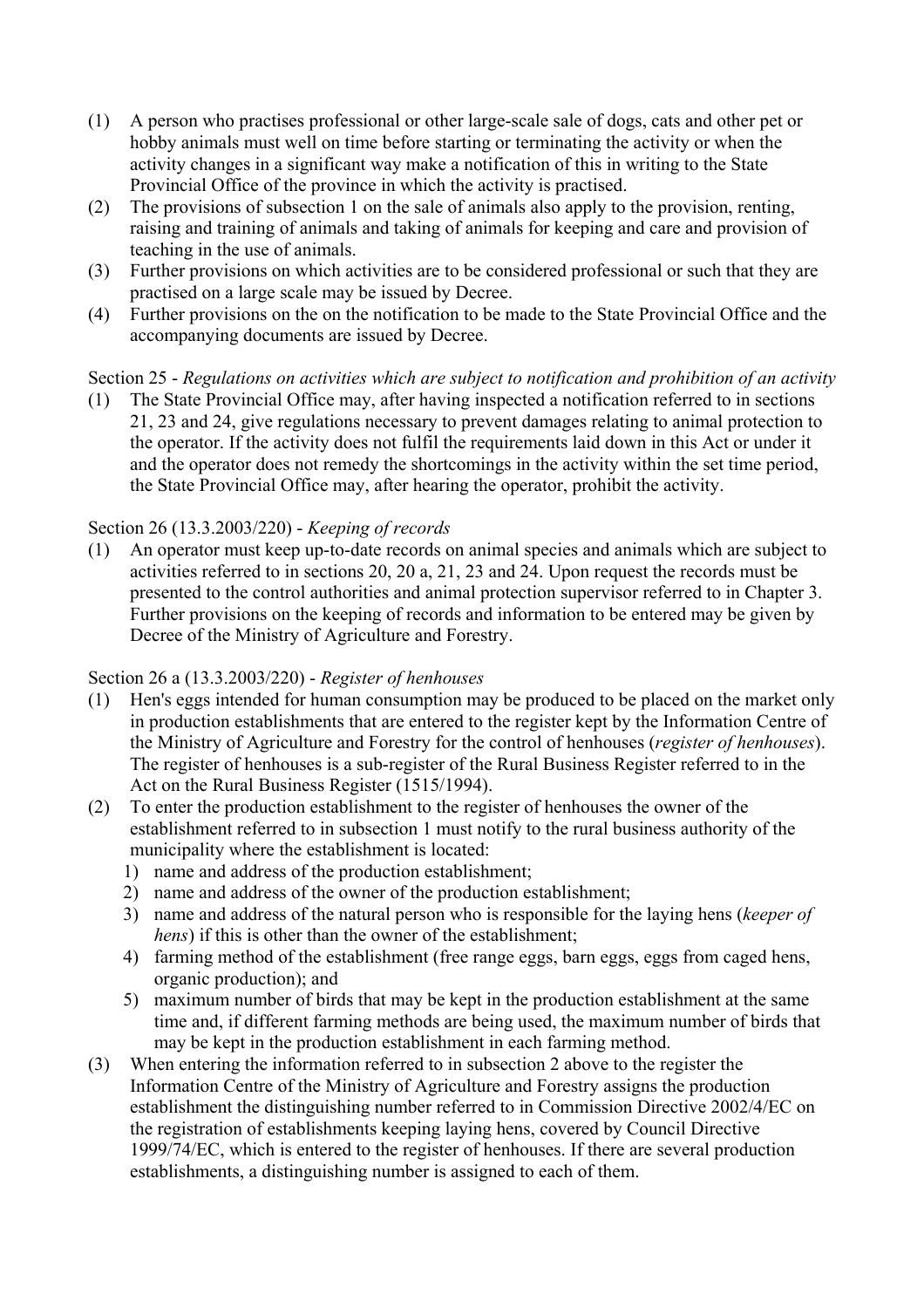- (4) The production establishment must be registered without delay when the information required under subsection 2 has been delivered to the keeper of the register. Any changes in the information entered to the register must be notified without delay to be entered to the register. Information that has been entered to the register is removed from the register after one year from the notification of the termination of the activity concerned.
- (5) The Act on the Rural Business Register applies to the register of henhouses. In addition to the provisions of section 3 of the Act on the use of the register, the control authority referred to in this Act has the right to use of register for control purposes. If hen's eggs intended for human consumption are placed on the market from a production establishment which is not registered, the control authority under the Food Act may take coercive action for the part of the eggs concerned, following the procedure set down in Chapters 8 and 10 of the Food Act.

### Section 27 - *Itinerant trading*

(1) Trading of animals as itinerant trading is prohibited.

# Section 28 - *Import of animals*

- (1) The Ministry of Agriculture and Forestry may prohibit the import of animals for animal protection reasons. Import may be prohibited if acceptable conditions as regards animal protection cannot be arranged for the animals or if the keeping of an animal may otherwise cause distress to it. The Ministry of Agriculture and Forestry may also prohibit the sale and possession of animals whose import is prohibited.
- (2) An animal which has been imported in violation of the prohibition referred to in subsection 1 above, the animal must be returned or killed at the cost of the owner or possessor of the animal or action approved by the Finnish Food Safety Authority must be taken as regards the animal (28.4.2006/300)
- (3) The Finnish Food Safety Authority or the State Provincial Office may order the measures referred to in subsection 2 taken at the cost of the owner or possessor of the animal. Otherwise the provisions of the Act on Conditional Imposition of a Fine (1113/1990) apply, as appropriate, to ordering actions taken at the defaulter's expense. (28.4.2006/300)

### *Sections 29-30 have been repealed by the Act of 29.12.2006/1430*

### *Section 31 has been repealed by the Act of 20.1.2006/63*

### Section 32 - *Killing of animals*

- (1) The killing of animals must be performed as quickly and painlessly as possible.
- (2) Further provisions on the killing of animals may be issued by Decree. It may also be provided by Decree that the Ministry of Agriculture and Forestry may issue further provisions on it.

### Section 33 - *Slaughter and related procedures*

- (1) No undue distress, pain or suffering may be caused to the animal when it is handled or kept at the slaughterhouse, place of slaughter or other place in connection with slaughter, stunning or bleeding. The animal must be appropriately stunned or killed before bleeding. However, for religious reasons a special method of slaughter where bleeding is started simultaneously with the stunning of the animal is allowed as set down in further detail by Decree. No other procedures related to the slaughter may be performed on the animal before it is dead.
- (2) Approved slaughterhouses and places of slaughter must have an appropriate facility for stunning and bleeding of animals which are significantly ill or injured.
- (3) Further provisions on the qualifications of the persons who perform the slaughter and procedures preceding it, facilities for handling animals at the slaughterhouse or place of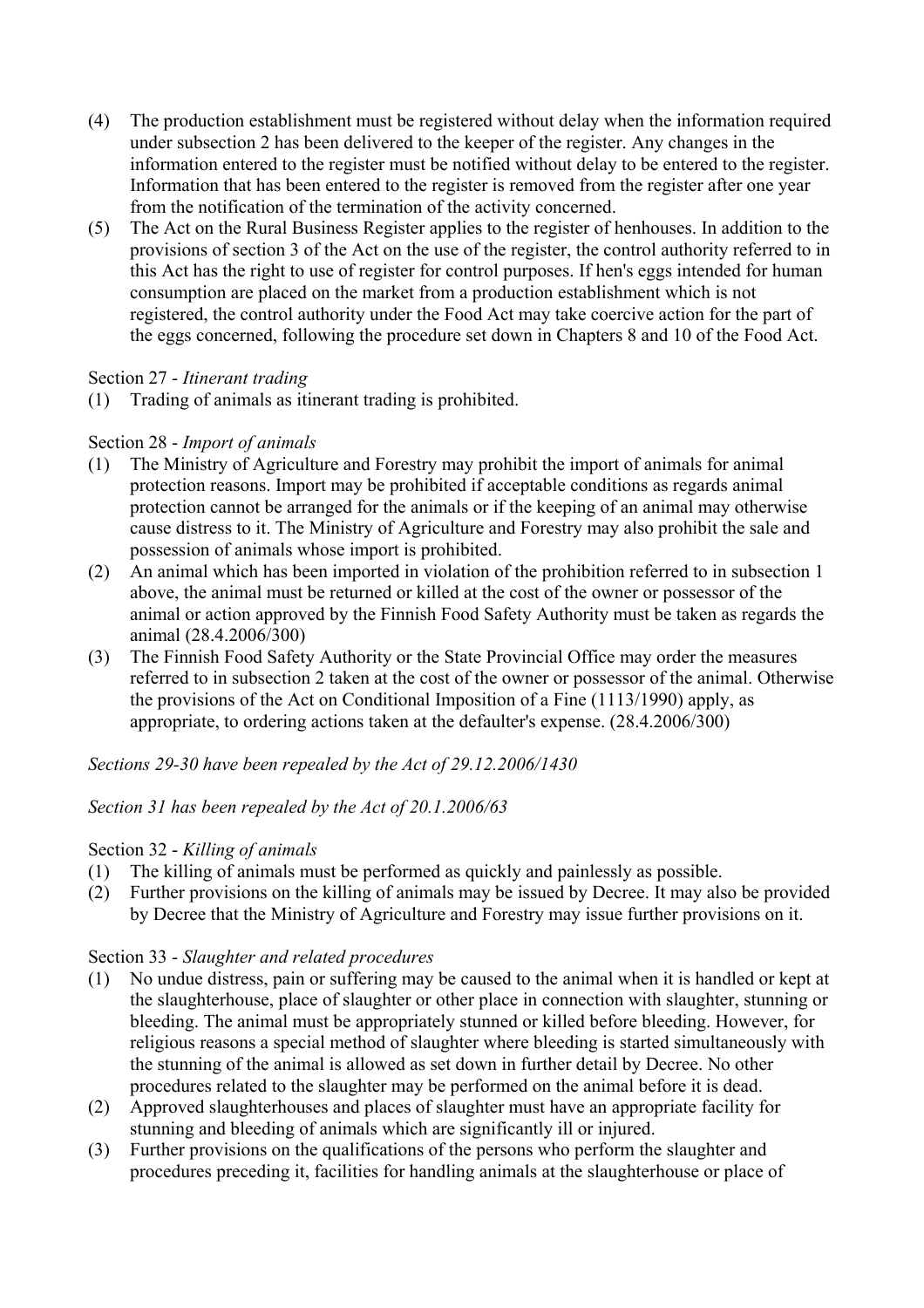slaughter, treatment and handling of animals in connection with slaughter and stunning and bleeding may be issued by Decree. It may also be provided by Decree that the Ministry of Agriculture and Forestry may issue further provisions on them.

### Chapter 3 - **Authorities**

### Section 34 (28.4.2006/300) - *Ministry of Agriculture and Forestry*

(1) The Ministry of Agriculture and Forestry is the supreme authority in steering and controlling the enforcement of and compliance with this Act and provisions issued under it.

### Section 34 a (28.4.2006/300) - *Finnish Food Safety Authority*

(1) The Finnish Food Safety Authority is the central government authority in steering and controlling the enforcement of and compliance with this Act and provisions issued under it.

### Section 35 (28.4.2006/300) - *State Provincial Office*

(1) The State Provincial Office sees to the enforcement of and compliance with this Act and provisions issued under it within the territory of the province.

### Section 36 - *Local authorities*

(1) The municipal veterinarian, authority responsibility for municipal health protection control and police control the compliance with this Act and provisions and regulations issued under it within the territory of the municipality.

### Section 37 - *Veterinary officer for meat inspection and border control*

- (1) The veterinary officer for meat inspection controls the compliance with this Act and provisions and regulations issued under it at slaughterhouses and places of slaughter approved under the [Meat Hygiene Act (511/94)]
- (2) The veterinary officer for border control controls the compliance with this Act and provisions and regulations issued under it at a border crossing, exit point and veterinary border control point. (20.12.1996/1194)

#### Section 38 (28.4.2006/300) - *Animal protection supervisor*

- (1) Under conditions established by the State Provincial Office it may grant the right to perform inspections referred to in section 39 as an animal protection supervisor to a person who possesses sufficient competence on the species concerned and the animal protection requirements for its keeping acquired through training or practical experience and who has passed the animal protection supervisor course concerning the performance of animal protection inspections organised by the Finnish Food Safety Authority. According to the competence of the animal protection supervisor, the right of inspection may concern either one or several animal species. An animal protection supervisor does not have a right to perform an inspection that violates domiciliary peace.
- (2) An animal protection supervisor is liable for any damage caused in an inspection as set down in the Tort Liability Act (412/1974) and he or she must have an insurance against the liability for any damages caused in an inspection. The provisions on public liability under the criminal law apply to the animal protection supervisor when performing an inspection under this Act.
- (3) The State Provincial Office may revoke a right it has granted if the animal protection supervisor neglects the compliance with the conditions established by the State Provincial Office or otherwise in an essential way violates the obligations concerning an inspection. The right may also be revoked for other justified cause.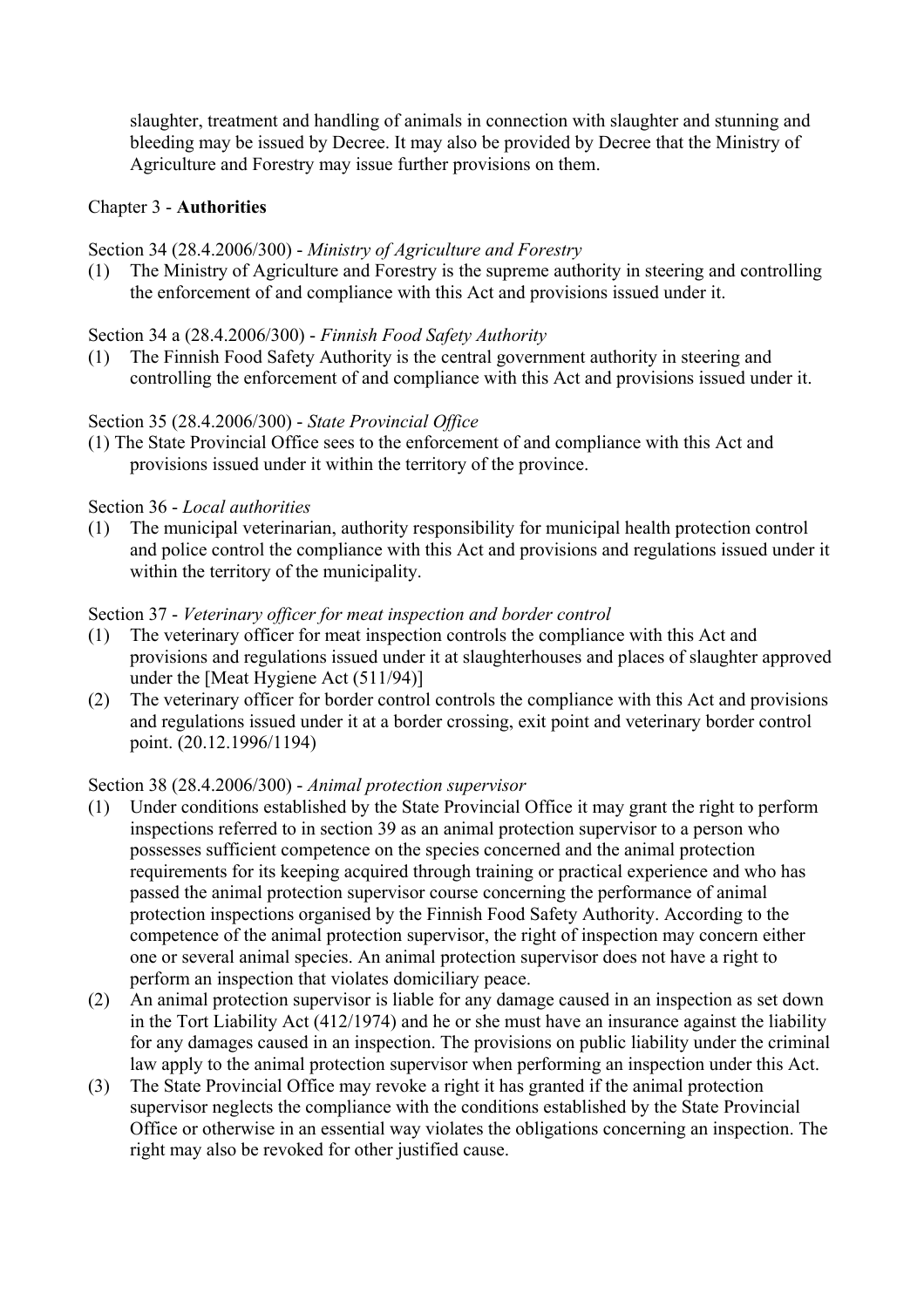# Chapter 4 - **Control**

### Section 39 (29.12.2006/1430) - *Inspection*

- (1) If there is reason to suspect that an animal is cared for, treated or used in a way that violates this Act or provisions or regulations issued under it, the State Provincial Office, municipal veterinarian, municipal official responsible for the supervision of health protection, police and animal protection supervisor has the right to perform an inspection.
- (2) The State Provincial Office, municipal veterinarian, municipal official responsible for the supervision of health protection, police and animal protection supervisor has the right, even without suspicion, to perform an inspection in a circus, zoo, permanent and travelling animal show, animal competition, events referred to in section 16(4), as well as a performance or show which involves animals and where an activity referred to in sections 21, 23 or 24 is practised. A veterinary officer for meat inspection has the right, even without suspicion, to perform an inspection in all animal facilities at a slaughterhouse or place of slaughter.
- (3) The person who performs an inspection has the right to enter all animal premises and take samples necessary for the inspection without compensation. The inspection may concern an animal, the premises as well as feed, drink, equipment and implements intended for the animal.
- (4) In a facility that is subject to domiciliary peace an inspection referred to in this section may be performed and a sample may be taken only by an official authority and an inspection may be performed and a sample taken only if this is necessary to clarify the points that are subject to the inspection and there is cause to suspect that the owner or possessor of the animal is guilty of a procedure that violates this Act and is subject to penalty under the law. Where necessary, an animal protection supervisor may, within his or her right of inspection, assist an official authority in performing an inspection in a facility that is subject to domiciliary peace.

### Section 40 - *Advice*

- (1) The person who performs an inspection must aim to promote animal welfare and contribute to having any minor shortcomings regarding animal welfare found in the inspection remedied by means of advice given to the owner or possessor of the animal.
- (2) A veterinary officer for meat inspection must give the advice referred to in subsection 1 to the person on the premises of a slaughterhouse or place of slaughter who is responsible for the arising of the shortcomings.

### Section 41 - *Notifications*

- (1) If an animal protection supervisor detects in an inspection that this Act or provisions or regulations issued under it have been violated, he or she must notify this to the State Provincial Office, municipal veterinarian, municipal official responsible for the supervision of health protection or police, who must, where necessary, take the actions referred to in sections 42-44.
- (2) If a veterinary officer for meat inspection suspects that this Act or provisions or regulations issued under it have been violated in animal premises which supply slaughter animals, he or she must notify this to the State Provincial Office of the province in whose territory the animal premises are located.

#### Section 42 - *Prohibitions and orders*

(1) If it is detected in an inspection referred to in section 39 or otherwise that this Act or provisions or regulations issued under it have been violated, the State Provincial Office, municipal veterinarian, municipal official responsible for the supervision of health protection, veterinary officer for meat inspection, veterinary officer for border control or police may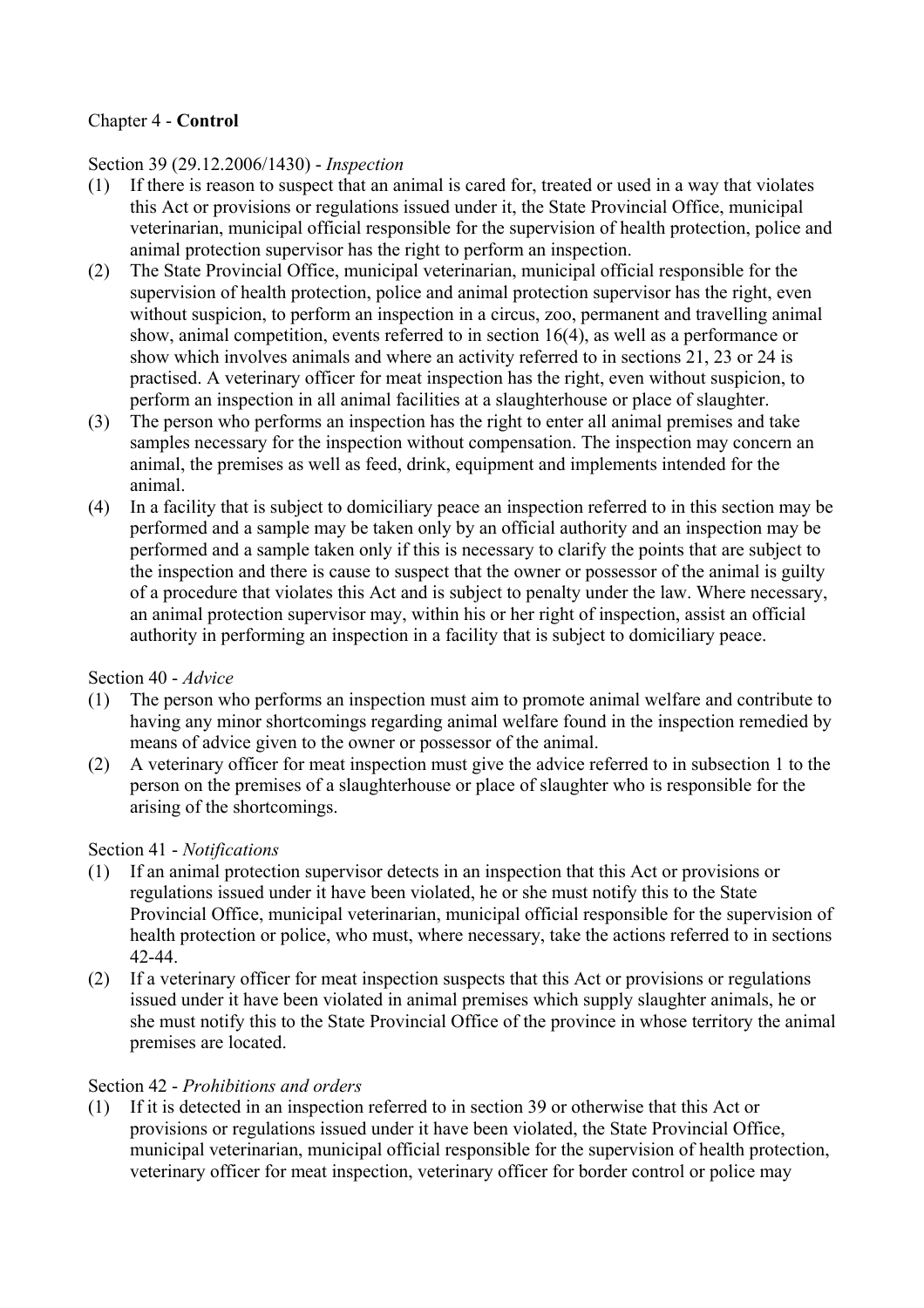prohibit the owner or possessor of the animal from continuing or repeating a procedure that violates this Act or provisions or regulations issued under it or order the owner or possessor of the animal to fulfil his or her obligations within a specific time period.

### Section 43 - *Conditional imposition of a fine and threat of having actions taken at the defaulter's expense*

- (1) The State Provincial Office may on its own initiative or at the request of a municipal veterinarian, municipal official responsible for the supervision of health protection, veterinary officer for meat inspection or police intensify a prohibition or order issued under section 42 by a conditional imposition of a fine or threat of having the neglected action taken at the defaulter's expense.
- (2) Otherwise the provisions of the Act on Conditional Imposition of a Fine apply to the conditional imposition of a fine and threat of having actions taken at the defaulter's expense.

### Section 44 - *Urgent measures*

- (1) If required for animal protection reasons, the State Provincial Office, municipal veterinarian, municipal official responsible for the supervision of health protection, veterinary officer for meat inspection, veterinary officer for border control or police may, by derogation from the provisions of section 42, take immediate action to ensure the welfare of an animal. For this purpose, care or a person to care for the animal or feed or other substances necessary for the welfare of the animal may be acquired from elsewhere or, if this is not possible or feasible, the animal may be killed or sent to be slaughtered or sold by auction or otherwise at the current price.
- (2) *Repealed by the Act of 29.12.2006/1430*

### Section 45 - *Hearing*

(1) Before making a decision referred to in sections 42 and 43, the owner or possessor of the animal must be given the opportunity to be heard. Before action referred to in section 44 is taken, the owner or possessor of the animal must be given the opportunity to be heard only if he or she can be reached without delay. The owner or possessor of the animal must be notified of the decision.

#### Section 46 - *Taking into possession and disposal*

- (1) The State Provincial Office, municipal veterinarian, municipal official responsible for the supervision of health protection, veterinary officer for meat inspection and police has the right to take into possession an implement, piece of equipment or substance referred to in section 12. The provisions of section 45 apply, as appropriate, to the hearing of the owner or possessor of the implement, equipment or substance before making the decision on taking into possession and notification of the decision.
- (2) If a control authority referred to in this Act other than the police has performed the taking into possession referred to in subsection 1, the implement, equipment or substance which has been taken into possession must be handed over to the police without delay.
- (3) An official who has the right of seizure may verifiably dispose or have disposed of an implement, piece of equipment or substance referred to in section 12 which can be confiscated if it is likely that the implement, equipment or substance would be declared forfeit to the State, and it has no significant value.

Section 47 (26.10.2001/891) - *Seizure*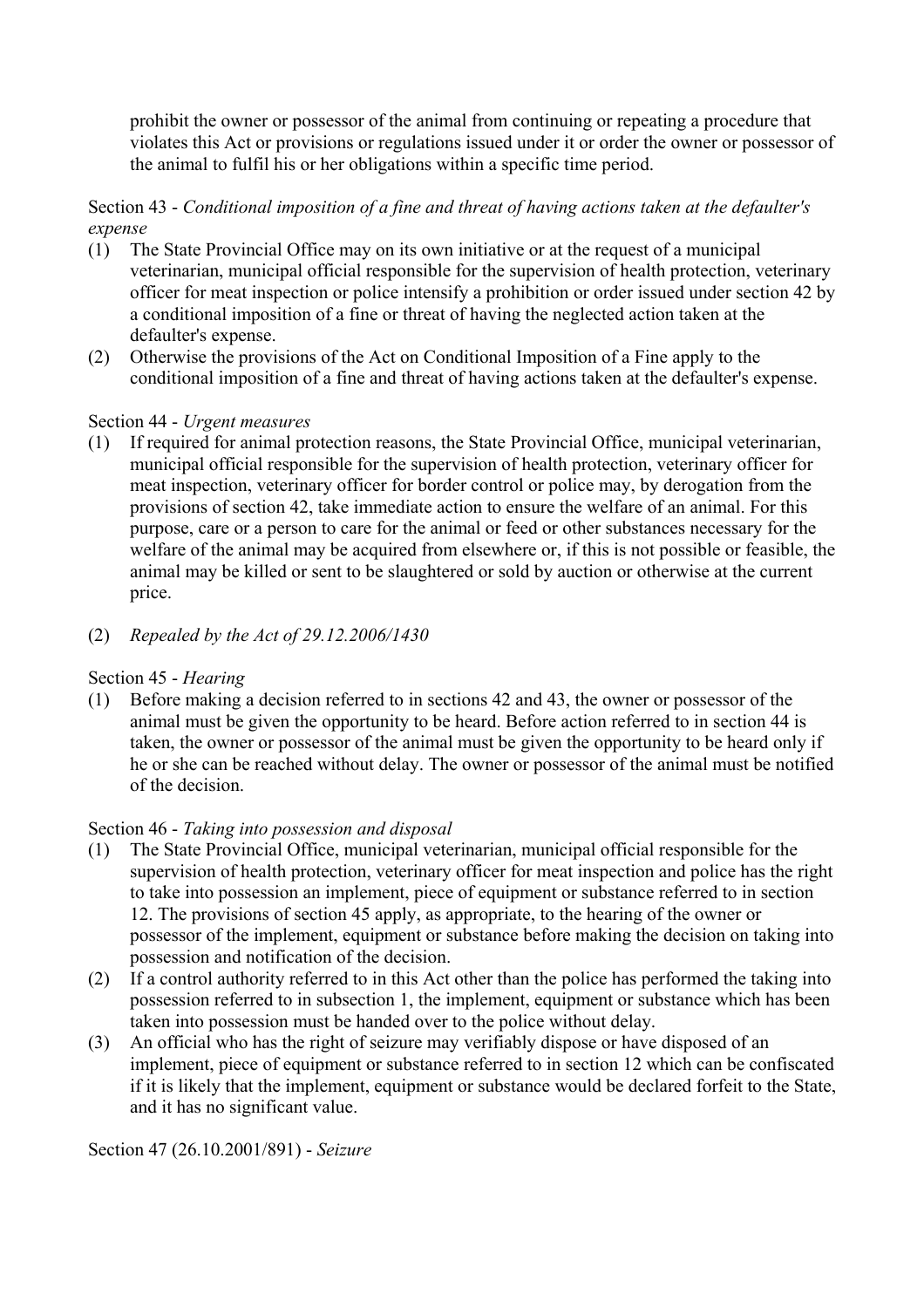(1) The provisions of the Coercive Measures Act (450/1987) apply to the seizure of an animal and an implement, piece of equipment and substance referred to in section 12. Notwithstanding the provisions of Chapter 4, section 10 of the Coercive Measures Act concerning the keeping of a seized object, an animal which has been seized may be killed, sold or otherwise given away immediately if it is of small value or if arranging for its care is not possible or feasible.

# Section 48 - *Surveys and studies*

- (1) For the purpose of controlling the compliance with this Act or provisions issued under it or fulfilling the obligations of an international agreement binding Finland or if required by the legislation of the European Community, the Finnish Food Safety Authority and State Provincial Office may order the veterinary officers to perform surveys and studies in animal premises where animals are kept for economic purposes as well as in slaughterhouses and places of slaughter. (29.12.2006/1430)
- (2) A person who conducts a survey or study has the right to enter the animal premises as well as stores and other facilities related to the keeping of animals. The owner and possessor of the animal premises as well as slaughterhouse or owner or possessor of the place of slaughter is obligated to assist the person who conducts the survey or study and, where necessary, give the requested information in writing.
- (3) The provisions of subsections 1 and 2 on the right of veterinarians to enter the animal premises, slaughterhouse or place of slaughter concerned in the study or survey also applies to foreign inspectors when this is required under an international agreement binding Finland or legislation of the European Community. (29.12.2006/1430)

# Section 49 (29.12.2006/1430) - *Performance of inspections, surveys and studies*

(1) Inspections, surveys and studies referred to in this Act should be performed so that they do not cause undue disturbance or damage to the animals, owner or possessor of the animal premises or operations of the premises.

### Section 50 - *Executive assistance*

- (1) Where necessary, the police must provide executive assistance to the control authority and animal protection supervisor in the supervision of this Act and provisions and regulations issued under it, if they are obstructed from performing their control duty and removing the obstacle requires the use of the authority of the police.
- (2) In addition, the Finnish Customs is obligated to provide, upon request, executive assistance to the veterinary officer for border control in performing tasks under this Act and provisions and regulations issued under it. (20.12.1996/1194)
- (3) Where necessary, the municipal veterinarian must provide executive assistance to the execution officer in executing a forfeiture which concerns an animal. (26.10.2001/891)

# Chapter 5 - **Appeal**

# Section 51 (20.12.1996/1194) - *Appeal*

- (1) A decision of the Finnish Food Safety Authority, State Provincial Office, municipal veterinarian, municipal official responsible for the supervision of health protection, veterinary officer for meat inspection, veterinary officer for border control and police made under this Act is appealed to the Administrative Court as set down in the Administrative Judicial Procedure Act (586/1996). (28.4.2006/300)
- (2) Appeals concerning decisions made under this Act must be processed as urgent.

Section 52 (2.9.2005/710) - *Enforcement*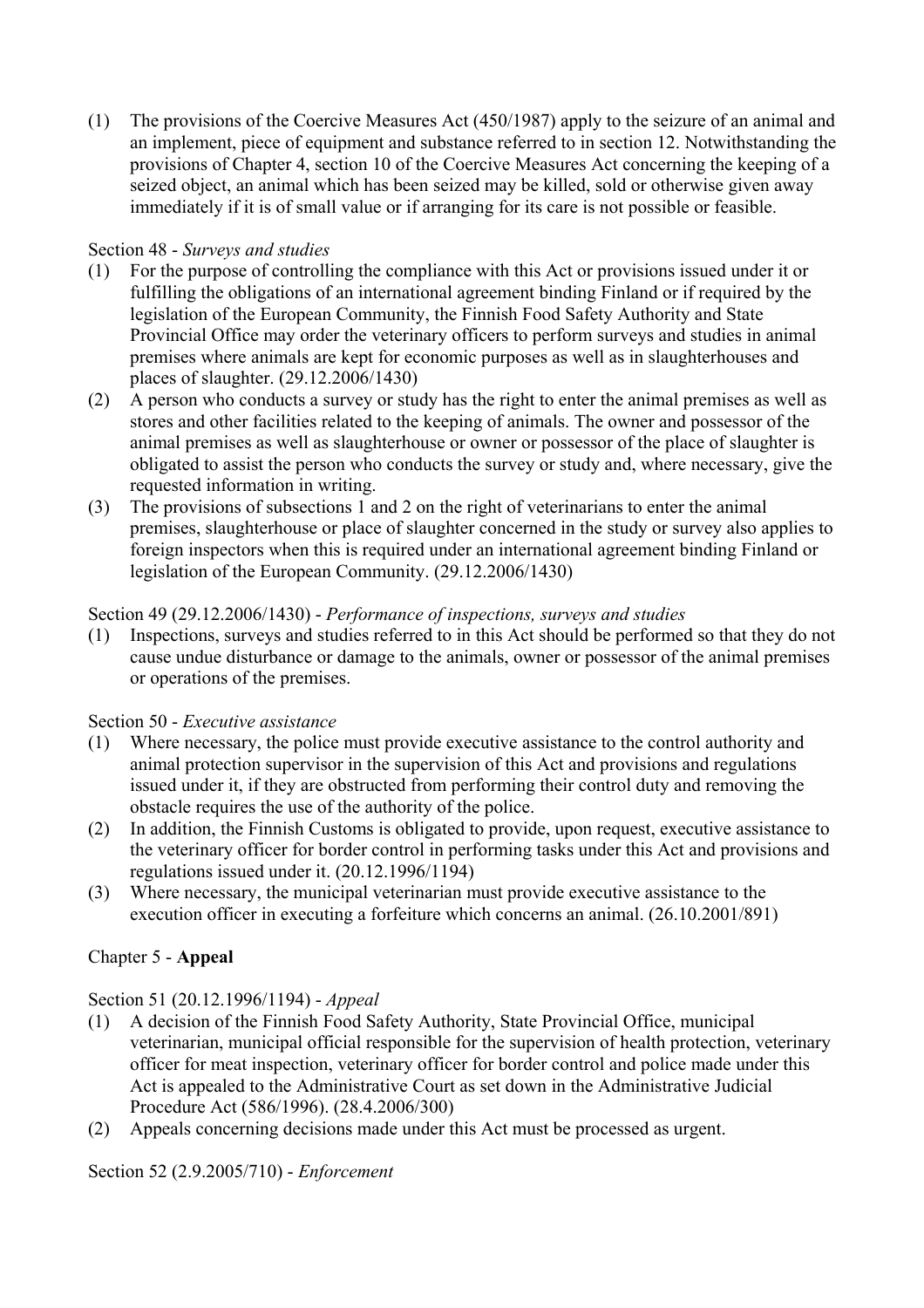(1) It may be ordered in a decision made under sections 28, 42-44 and 46 of this Act that the decision must be followed in spite of an appeal, unless otherwise ordered by the appellate authority. A decision of the Administrative Court which concerns only the enforcement by which the enforcement of a decision which has been appealed has been prohibited or interrupted may be appealed to the Supreme Administrative Court only in connection with the principal matter.

# Chapter 6 - **Sanctions**

### Section 53 (24.7.1998/594) - *Cruelty to animals*

(1) Punishment for animal welfare offence and petty animal welfare offence is set down in Chapter 17, sections 14 and 15 of the Penal Code.

### Section 54 (29.12.2006/1430) - *Animal welfare infringement*

- (1) A person who intentionally or through negligence
	- 1) treats an animal in a way that violates against sections 3-6, 8, 32 or 33 or provisions or regulations issued under them;
	- 2) uses an implement, piece of equipment or substance referred to in section 12 whose use is prohibited;
	- 3) performs a procedure referred to in sections 7 or 9-11 in a way that violates these sections; or
	- 4) imports or tries to import an animal in a way that violates the prohibition referred to in section 28,

 must be sentenced to a fine for *animal welfare infringement*, unless the deed is to be punished under Chapter 17, sections 14 or 15 of the Penal Code or a more severe punishment is set down in other law.

- (2) A sentence for animal welfare infringement may also be imposed to a person who intentionally or through negligence
	- 1) violates a prohibition concerning manufacture, import, sale or provision referred to in section 12 or prohibition referred to in section 7(3), section 13(1) section 16(3) or sections 18, 19, 22, 25 or 27 or under these provisions;
	- 2) violates a prohibition concerning keeping of animals or acts as an agent in evading such prohibition; or
	- 3) fails to comply with an obligation referred to in section 13(2), section 14, section 16(1), section 17, section 20(2), section 20a(2), section 21(2 or 3), sections 23, 24 or 26 or section 64 or issued under these provisions.

### Section 55 - *Prohibition to keep animals*

- (1) Provisions on prohibition to keep animals are set down in Chapter 17, section 23(1) of the Penal Code. (24.7.1998/594)
- *(2) Repealed by the Act of 24.7.1998/594*
- (3) If a prohibition to keep animals has been issued, the court of justice must send a copy of the minutes concerning the matter to the Finnish Food Safety Authority. (28.4.2006/300)

### *Section 56 has been repealed by the Act of 21.5. 1999/662*

#### Section 57 (26.10.2001/891) - *Forfeiture*

(1) Provisions on forfeiture concerning an animal adjudged in connection with establishing a prohibition to keep animals are set down in Chapter 17, section 23(2) of the Penal Code.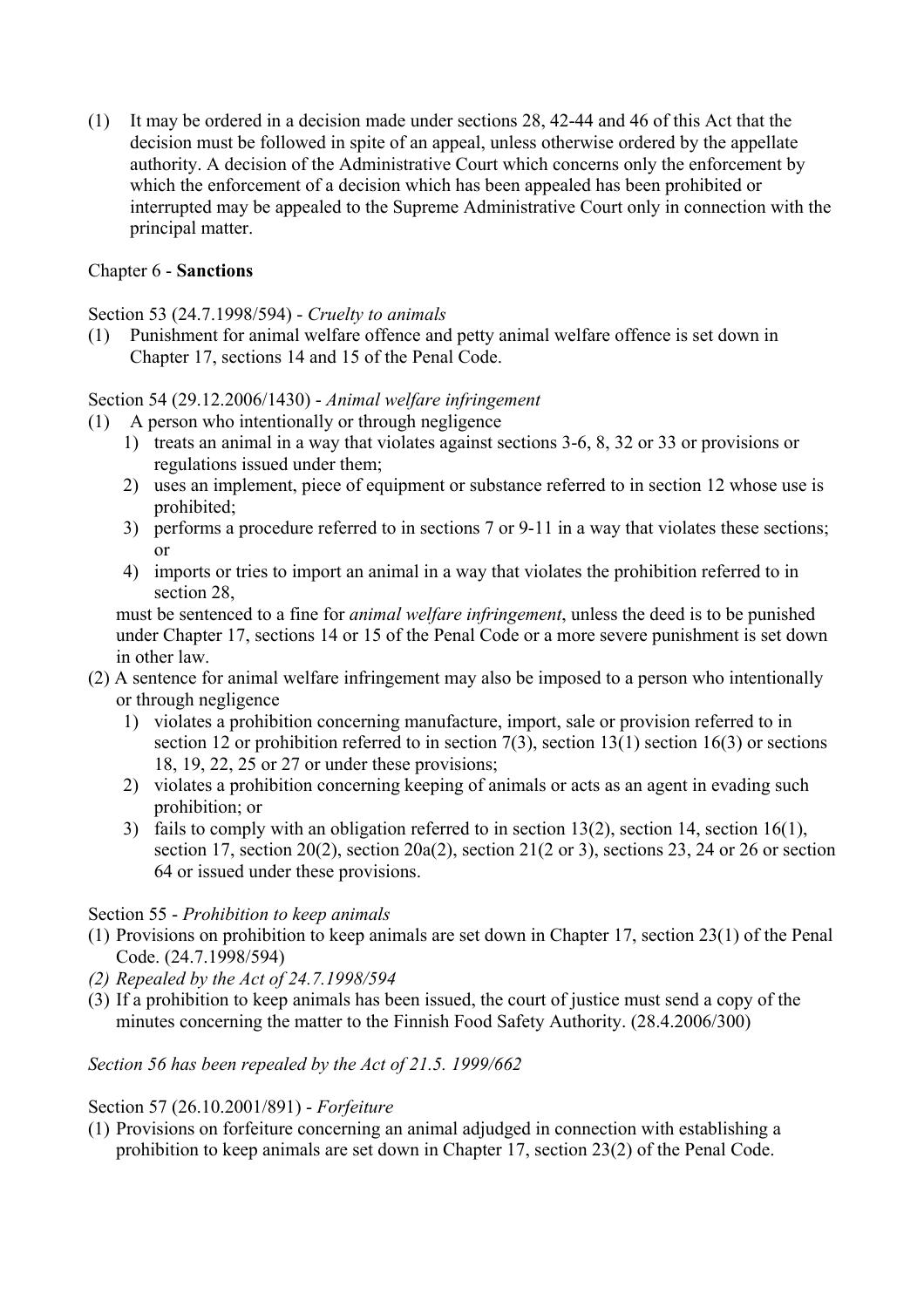- (2) The provisions of Chapter 10, section 1, section 5(1), section 8(1 and 3) and section 11(3) of the Penal Code apply to a forfeiture concerning an animal adjudged due to a violation of a prohibition to keep animals.
- (3) Otherwise the provisions of Chapter 10 of the Penal Code shall apply.

# Chapter 7 - **Miscellaneous provisions**

Section 58 - *Costs*

- (1) The owner or possessor of the animal must pay for the costs due to measures referred to in sections 42 and 44. If an animal has been sold or delivered to be slaughtered or other income has been derived from the animal, the costs must be deducted from the sale price or other income derived from the animal and the remainder must be given to the owner or possessor of the animal.
- (2) For special reason the costs due to measures referred to in section 44 above may be paid in advance from the funds allocated to veterinary service in the State budget. The owner or possessor of the animal is responsible for the final payment of the costs as set down in subsection 1. (28.4.2006/300)
- (3) Costs may be recovered without a sentence and decision as provided regarding the recovery of taxes and charges through execution. If the costs cannot be recovered, they are reimbursed from State funds.

# Section 59 - *Fees*

- (1) The municipal veterinarian is entitled to collect a fee and compensation for an inspection performed under section 39 as provided in Decree on Veterinarians' Commissions (1269/89).
- (2) A veterinarian appointed by the Finnish Food Safety Authority and State Provincial Office who has performed a survey or study referred to in section 48 has a similar right. (28.4.2006/300)

### *Section 60 has been repealed by the Act of 29.12.2006/1430*

### Section 61 - *Compensation for damages*

- (1) The State is responsible for possible damages caused by a municipal veterinarian or municipal official responsible for the supervision of health protection when controlling the compliance with this Act or provisions and regulations issued under it as set down regarding the vicarious liability of public corporations in the Tort Liability Act (412/1974).
- (2) The provisions concerning the right recourse of an employer directed to an employee set down in the Tort Liability Act apply, as appropriate, to the right of the State to recover the amount of compensation paid to the injured party from the municipal veterinarian and municipal official responsible for the supervision of health protection .
- (3) The provisions of subsections 2 and 3 also apply to the compensation of possible damages caused by a veterinarian appointed by the Finnish Food Safety Authority or State Provincial Office to perform tasks referred to in this Act and to the recovery of the compensations. (28.4.2006/300)

### Section 62 (21.5.1999/662) - *Provision of confidential information*

- (1) Notwithstanding the secrecy obligation set down in the Act on the Openness of Government Activities, when controlling the compliance with this Act or provisions or regulations issued under it or performing a survey or study referred to in section 48, information on the economic status or business or professional secret of a private individual or corporation or the private life of a person may be given to
	- 1) control authority for performing tasks under this Act;